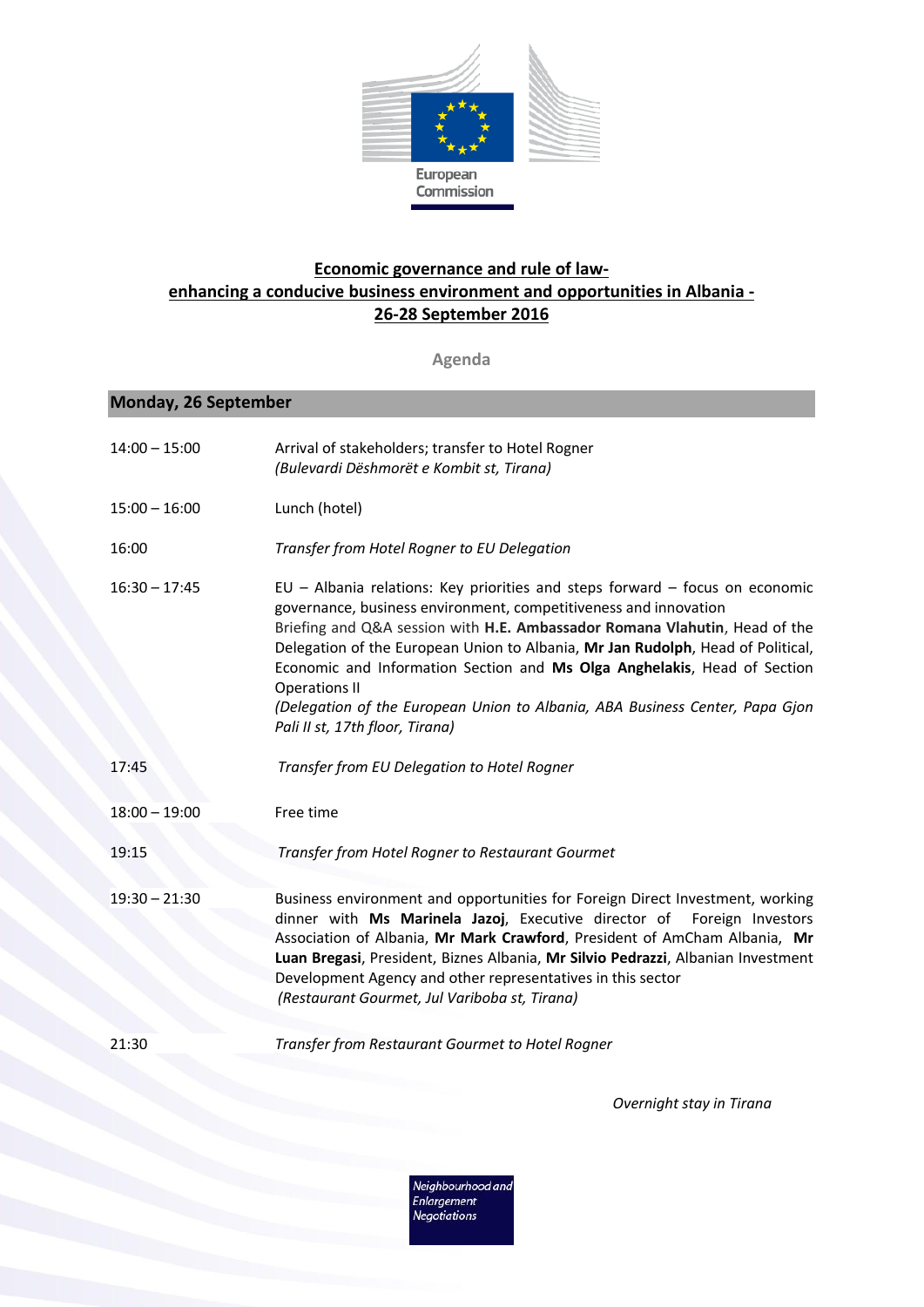

## **Tuesday, 27 September**

| $09:00 - 10:15$ | Albania and EU: Economic development and the EU accession process; legal<br>framework – fight against grey economy, opportunities and efforts to improve<br>the business environment<br>Presentation and Q&A session<br>With Ms Vasilika Vjero, Head of National Business Centre representative and Ms                                                                                                                                                                                     |
|-----------------|--------------------------------------------------------------------------------------------------------------------------------------------------------------------------------------------------------------------------------------------------------------------------------------------------------------------------------------------------------------------------------------------------------------------------------------------------------------------------------------------|
|                 | Ledia Karaja, Head of Lead Generation - investment department, Albanian<br><b>Investment Development Agency</b><br>(Hotel Rogner, Bulevardi Dëshmorët e Kombit st, Tirana)                                                                                                                                                                                                                                                                                                                 |
| 10:15           | Transfer from Hotel Rogner to Chamber of Commerce and Industry of Tirana                                                                                                                                                                                                                                                                                                                                                                                                                   |
| $10.30 - 11.30$ | Business climate, enterprise policy and private entrepreneurship in Albania<br>Presentation and Q&A session<br>With Ms Ines Muçostepa, President Union of Chambers of Commerce and<br>Industry in Albania, Mr. Arben Shkodra, Vice President of International Affairs,<br>Union of Chambers of Commerce and Industry of Albania Mr. Nikolin Jaka,<br>President of Chamber of Commerce and Industry of Tirana<br>(Chamber of Commerce and Industry of Tirana, 6 Ruga e Kavajes st., Tirana) |
| 11:30           | Transfer from Chamber of Commerce and Industry of Tirana to Albanian<br><b>Investment Council</b>                                                                                                                                                                                                                                                                                                                                                                                          |
| $11:45 - 13:00$ | Meeting with the Albanian Investment Council (AIC): good governance,<br>investment opportunities and key economic sectors<br>Presentation and Q&A session<br>With Ms Diana Leka, AIC Head of Secretariat, Ms Ermelinda Xhaja, AIC<br>Economic Expert and Mr Elvis Zerva, AIC, Legal Expert<br>(Albanian Investment Council, Ministry of Economic Development, Tourism,<br>Trade and Entrepreneurship, "Dëshmorët e Kombit" Boulevard, No. 2, Tirana)                                       |
| 13:00           | Transfer from Albanian Investment Council to Restaurant Piazza Piano Bar                                                                                                                                                                                                                                                                                                                                                                                                                   |
| $13:15 - 15:15$ | Working lunch on competitiveness and innovation in Albania with Mr Geron<br>Kamberi, General Director of the Agency for Research, Technology and<br>Innovation Albania, Ms Ylldise Brahimaj, Executive Director of the Albanian<br>Regional Development Agency, Ms Albana Çunaj, Director of projects, Tirana<br>Chamber of Commerce, Ms Alida Kondi, Center for Competitiveness Promotion<br>(Restaurant Piazza Piano Bar, Ded Gjo Luli, Tirana)                                          |

15:15 *Transfer from Restaurant Piazza Piano Bar to EU-funded project*